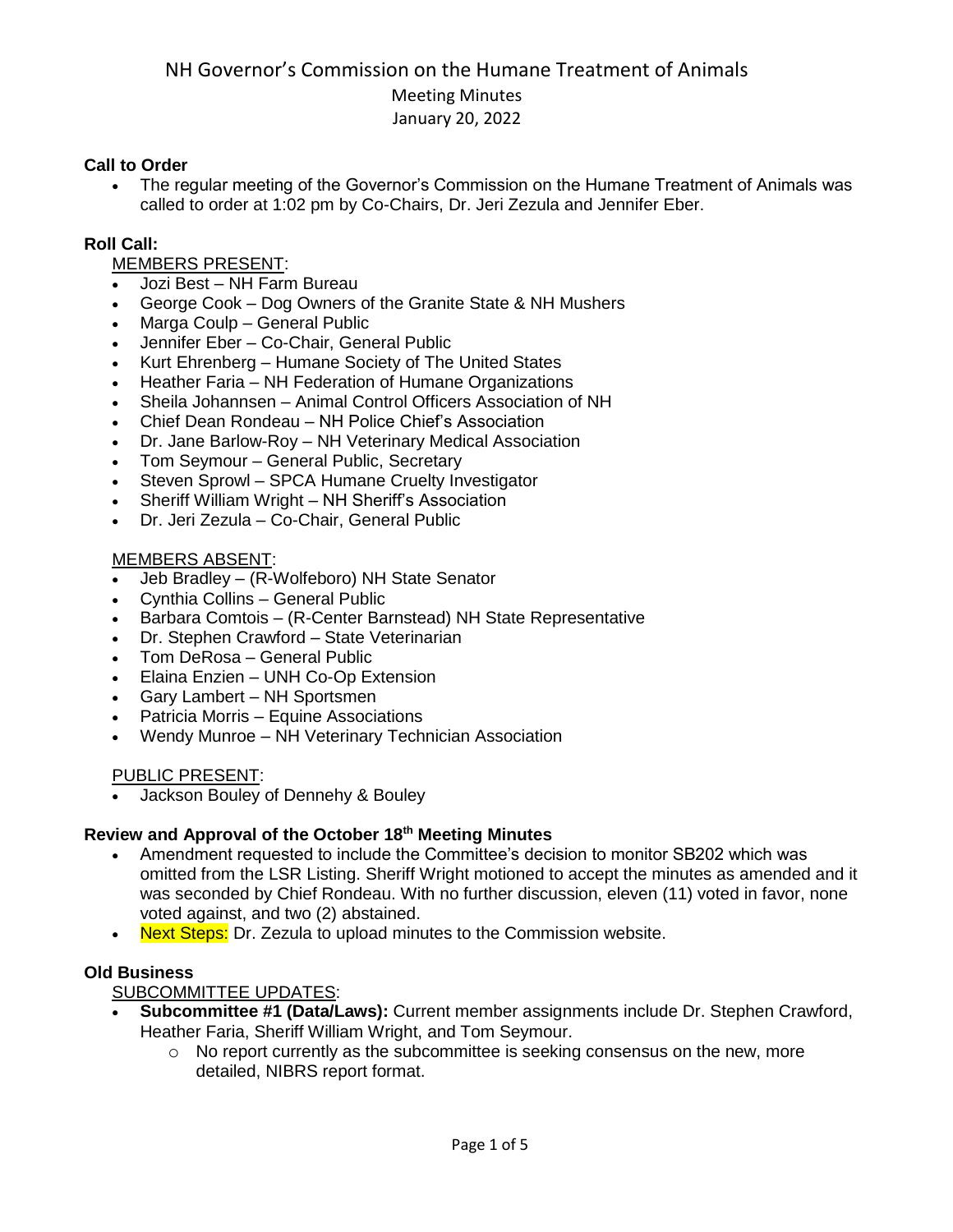- **Subcommittee #2 (New Legislation):** Current member assignments include Marga Coulp, Trish Morris, NH Representative Comtois, and NH Senator Bradley.
	- o No report currently. Kurt Ehrenburg plans to speak with Senator Bradley and the rest of the subcommittee regarding the inclusion of starvation in legislation.
- **Subcommittee #3 (ACO Reporting):** Current member assignments include Wendy Munroe, Steve Sprowl, and Jozi Best.
	- o Wendy Munroe will be focusing on goal 2 from the 2021 Report to the Governor and will be going to the subcommittee for input regarding the goals for the gathering of data and to determine the role of the ACO. She will also speak with Sheila and Sheriff Wright about ACO issues.
	- o NOTE: Subcommittee member Gary Lambert has resigned from the Committee (see under New Business) and his seat on this subcommittee is now vacant.
- **Subcommittee #4 (Training):** Current member assignments include Cynthia Collins, Elaina Enzien, Sheila Johannesen and Chief Dean Rondeau
	- o Currently, there is nothing to report.
- **Subcommittee #5 (Legislation Tracking):** Current member assignments include Dr. Jane Barlow-Roy, George Cook, and Tom DeRosa.
	- o A detailed report is found under New Business.
- Dr. Zezula and Jennifer Eber reminded the Commission that members may also volunteer to assist other Subcommittees.
- Jennifer Eber offered to provide remote meeting tools to any Subcommittee needing such tools to conduct its work.

#### LAW ENFORCEMENT SURVEY

 Dr. Zezula reported that the survey was sent out, and it is expected we will have some information at the next meeting. Hanna Popovitch at DOS is submitting to all of law enforcement. Qualtrics is being used as the survey platform as it is more secure than Google Surveys and offers more reporting features. Survey responses have deadline set for February 28, 2022.

#### RIGHT-TO-KNOW: COST OF CARE INFORMATION REQUEST

 Jennifer Eber made a right to know request to the Department of Agriculture, through Dr. Crawford for Cost-of-Care information. Dr. Crawford reported that one applicant has successfully been awarded cost of care relief totaling \$3,013.16 in July 2021. Dr. Crawford further said a total of three (3) applications have been received since June 2021. There are two more applications in process. Jennifer has asked if we can have copies of the actual applications submitted and will share any further information that Dr. Crawford is able to provide.

## **New Business**

#### FALL LSR UPDATES

- George Cook led the discussion. The following is a breakdown of Commission's position on LSR listing:
- *SB368 (Animal Vending Licensing)*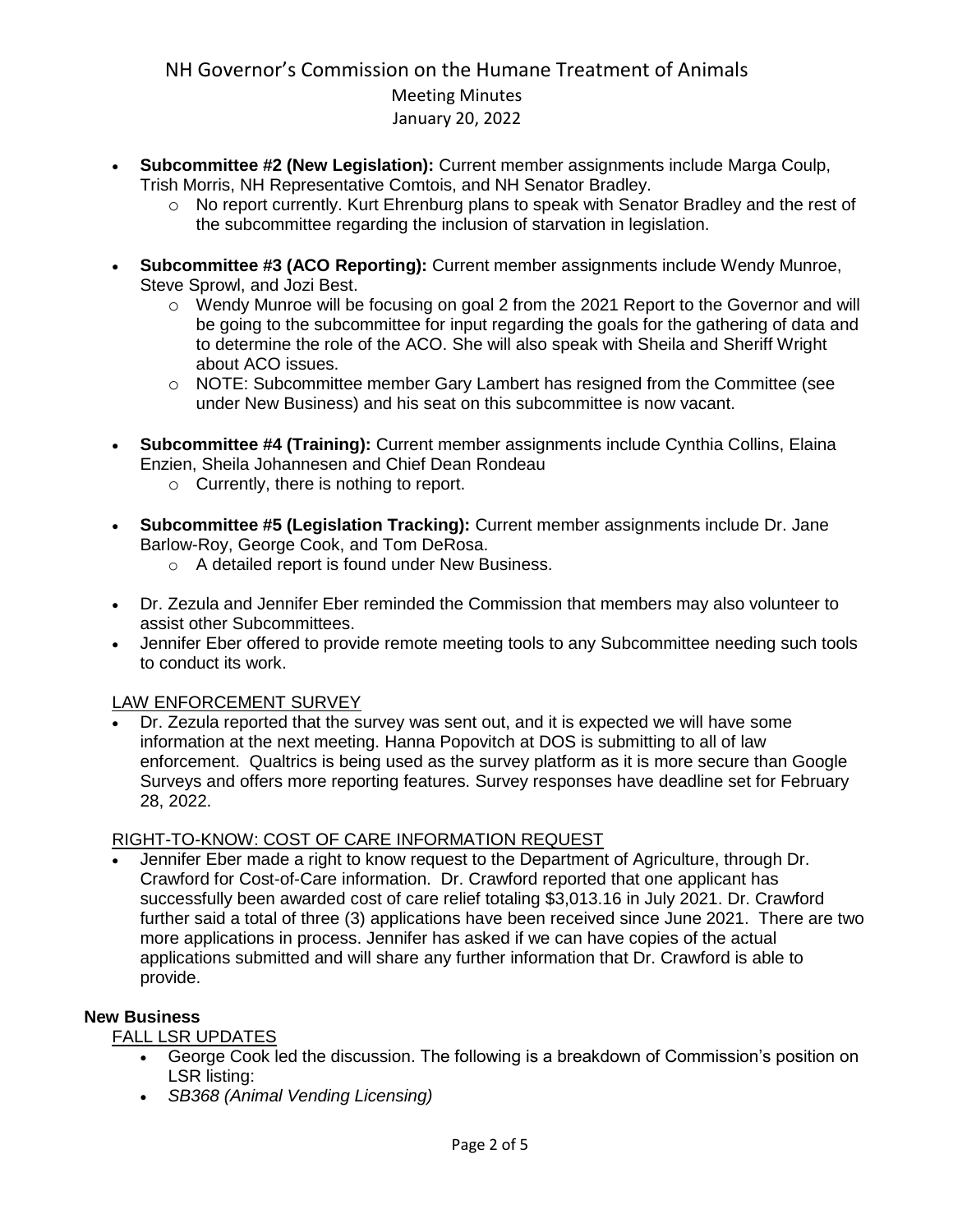- $\circ$  George Cook felt that the current language would be amended. Chief Rondeau feels the current language sets up law enforcement for failure where most police departments cannot hold animals of any volume. Heather Faria commented that there are many humane agencies would be positioned to assist, as needed.
- o Commission voting: Support 0 / **Monitor** 13 / Oppose 0
- *HB1107 (Renting or Leasing to Pet Owners)*
	- o George Cook advised that a landlord's association is expected to raise a great deal of questions as it could restrict options for landlords.
	- o Commission voting: **Support** 11 / Monitor 2 / Oppose 0.
- *HB1066 (Animal Health Aspects of Cyanobacteria Blooms)*
	- o George Cook remaindered everyone this legislation is just to create a commission. Dr. Zezula questioned if this is related to animal cruelty or the Commission's mission. Chief Rondeau related the issue to the Great Dane case in Wolfeboro where animal wastes were found leaching into the nearby lake, thus creating environmental hazards.
	- o Commission voting: Support 0 / **Monitor** 13 / Oppose 0.
- *HB 1340 (Definition of Domestic Violence)*
	- o George Cook described the relationship between animal abuse and domestic abuse and violence. Dr. Zezula felt that this was already covered under other existing RSA.
	- o Commission voting: Support 0 / **Monitor** 13 / Oppose 0.
		- NOTE: At the December 2021 meeting the Commission voted to DELETE this legislation from consideration.
- *HB1226 (Prohibiting Declawing of Cats)*
	- o George Cook noted that this is a hotly debated topic. Jozi Best indicated many on the Farm Bureau were against this legislation because of the impact on elderly pet owners who predominantly keep housebound cats. Kurt Ehrenberg strongly supports this bill and described the de-knuckling of cats as inhumane and will last the life of the cat. Dr. Barlow-Roy stated that surveys find veterinarians are split, 50/50, on the subject. Dr. Barlow-Roy further said that many were against the practice, but also did not want to see this become a matter of criminal law. Steve Sprowl felt it was not good to intentionally leave a cat defenseless. Dr. Barlow-Roy did acknowledge there are medical situations that would support the declawing of a cat, but also noted that the practice is quite limited these days. Each circumstance is unique and defined with the applicable VCPR (veterinarian-client-patient relationship (VCPR) is the basis for interaction among veterinarians, their clients, and their patients and is critical to the health of animals - source AVMA.Org). Dr. Barlow-Roy also noted that there a half-dozen, or so, methods of claw removal that does not involve amputation of any portion of the toes. Heather Faria raised concern about the Commission taking a stand either way where such a stand could easily be misinterpreted. Dr. Zezula suggested the Commission would need to provide specific reasoning for its position, with details going to the Governor.
	- o Commission voting: Support 0 / **Monitor** 13 (with concerns Co-Chairs to define) / Oppose 0.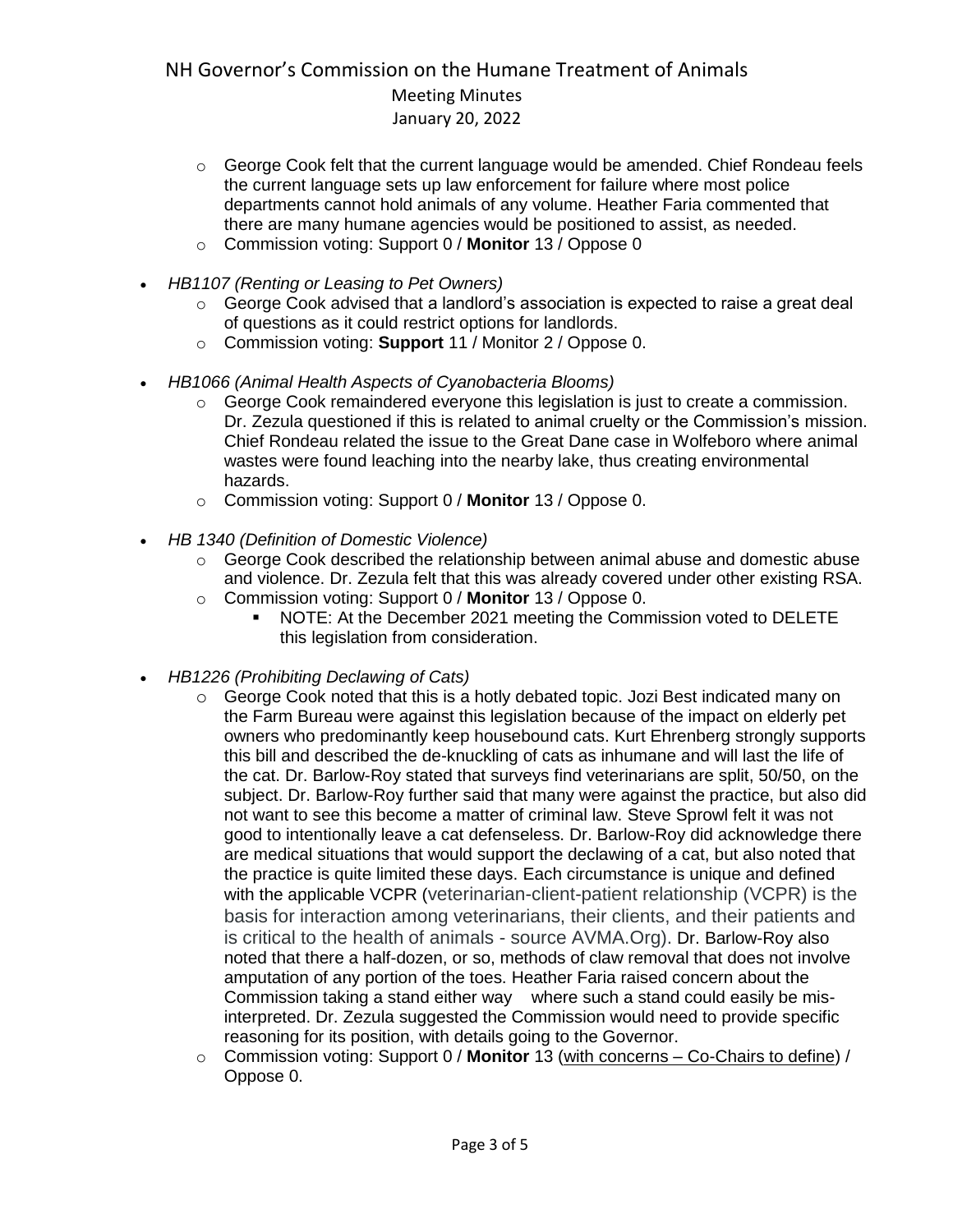- HB1186 (Companion Animals During States of Emergency)
	- o Heather Faria and Dr. Zezula both noted that emergency plans already must account for the sheltering and care of pets. Jozi Best questioned if there was an obligation to allow the pets to stay in emergency shelters with their owners. Steve Sprowl reaffirmed resources are readily available to assist with pet care and sheltering in an emergency.
	- o Commission voting: Support 0 / **Monitor** 13 / Oppose 0.
- HB1004 (Failure to Provide Info After Animal Injury)
	- $\circ$  Dr. Zezula described that bill as assuring the pet's owner would be held responsible / liable for the pet's biting a person.
	- o Jennifer Eber motioned to **DELETE** this bill from Commission consideration. Heather Faria seconded the motion. Motion passed: 13 yea, 0 nay.
- HB1433 (Penalties for Poisoning of Dogs)
	- o Little debate took place.
	- o Commission vote: **Support** 13 / Monitor 0 / Oppose 0.
- SB202 (Prohibiting Sale of Cosmetics Tested on Animals)
	- o Dr. Zezula described the bill as prohibiting the sales of cosmetics that used animals in safety testing. Kurt Ehrenberg related that five other states have such a law. While many agreed with the sentiment, George Cook questioned if this germane to New Hampshire where the practice does not occur in NH and does not involve NH animals.
	- o George Cook motioned to **DELETE** this bill from Commission consideration. Sheriff Wright seconded the motion. Motion passed: 11 yea, 2 nay.

### CRUELTY CASES:

- Chief Rondeau reported on two (2) pending cases in Wolfeboro. One for the shooting of a dog, the second involving the mutilation of cats. In the mutilation case, an arrest has been made and the suspect is being held in the county house of correction. Felony charges have been levied and the court case is pending.
- Sheriff Wright was contact regarding a potential neglect case. The claim was for a dog left out without proper sustenance or shelter. With investigation by the Sheriff in the locality, it was determined that the dog's care was within the requirements of law. Sheriff Wright then described how education of the public is key.
- Tom Seymour reported that the ongoing Franklin case is heading to court tomorrow (21 January 2022) at 11:30am and will have information for the next meeting.

#### COMMISSION CORRESPONDENCE

No Report

### WEBSITE DESIGN / CONTENT

• No Report